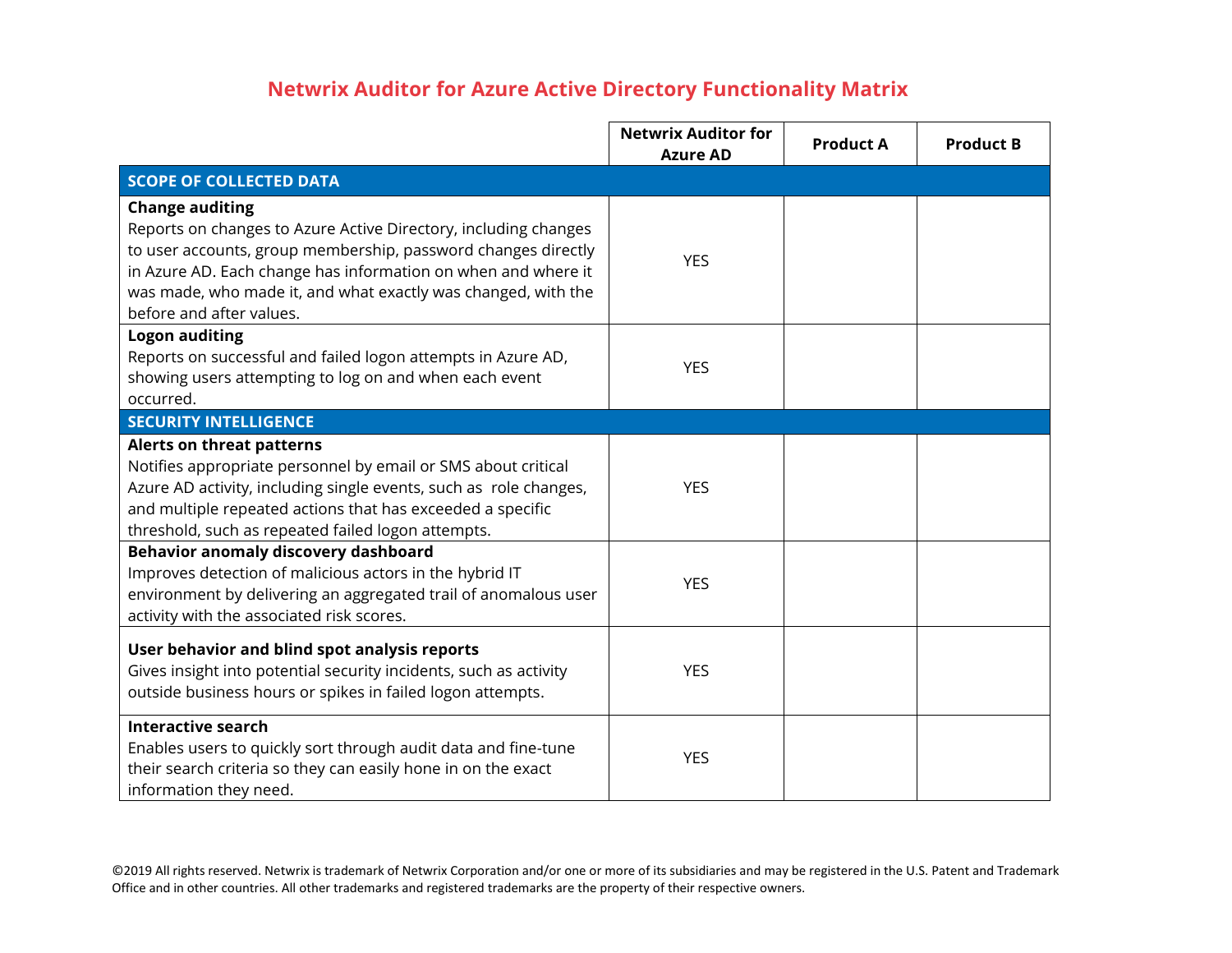| <b>Overview dashboard</b><br>Shows consolidated statistics on changes in Azure Active<br>Directory, including information on the users who made most<br>changes, users with most failed logon attempts, and spikes in<br>changes by date.                               | <b>YES</b> |  |
|-------------------------------------------------------------------------------------------------------------------------------------------------------------------------------------------------------------------------------------------------------------------------|------------|--|
| <b>Predefined reports</b><br>Includes predefined audit reports that deliver detailed<br>information about changes and access events in a human-<br>readable format with flexible filtering and sorting options.                                                         | <b>YES</b> |  |
| <b>Custom reports</b><br>Enables users to easily create custom reports on Azure AD<br>activity based on their specific search criteria.                                                                                                                                 | <b>YES</b> |  |
| Out-of-the-box compliance reports<br>Contains ready-to-use reports tailored to specific regulatory<br>standards, including HIPAA, PCI DSS and GDPR.                                                                                                                     | <b>YES</b> |  |
| Multiple report subscription and export options<br>Automatically delivers reports to specified recipients by email or<br>saves them to a file share on a specified schedule. Users can<br>export reports in multiple formats, including PDF, XLS(X), DOC(X)<br>and CSV. | <b>YES</b> |  |
| <b>UNIFIED PLATFORM</b>                                                                                                                                                                                                                                                 |            |  |
| <b>Enterprise-wide visibility</b><br>Supports multiple IT systems and delivers cross-system visibility<br>through dashboards and reports, both predefined and custom-<br>built.                                                                                         | <b>YES</b> |  |
| <b>API-enabled integrations</b>                                                                                                                                                                                                                                         |            |  |
| Can be integrated with security, compliance and IT automation<br>tools and business applications to centralize auditing and<br>reporting or facilitate IT workflows like change management and<br>service desk.                                                         | <b>YES</b> |  |
| <b>Automated incident response</b><br>Enables users to automate response to common and anticipated<br>incidents by creating scripts that run each time the<br>corresponding alert is triggered.                                                                         | <b>YES</b> |  |